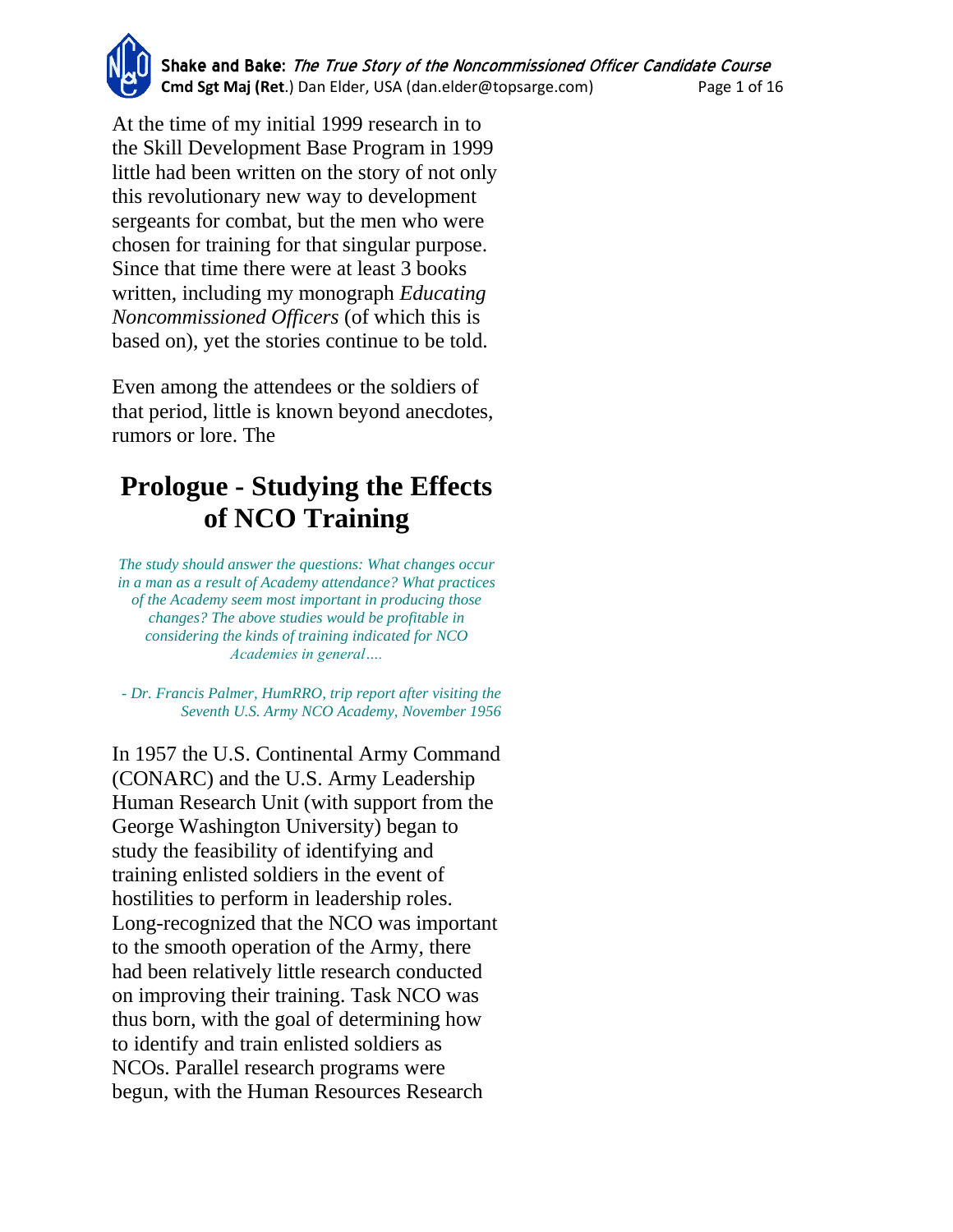**Shake and Bake:** The True Story of the Noncommissioned Officer Candidate Course **Cmd Sgt Maj (Ret**.) Dan Elder, USA (dan.elder@topsarge.com) Page 2 of 16

Office (HumRRO) of George Washington University developing initial psychological predictors of leadership potential and the evaluation system for use in identifying competent leaders for senior NCO positions. The U.S. Army Personnel Research Office (USAPRO) had the mission of developing techniques to identify early in the careers of those enlisted men who were capable of becoming good noncommissioned officers in the combat branches.

The Army Noncommissioned Officer's Academy system was selected to serve as the framework to measure leadership performance. The commander of the U.S. Constabulary force in Europe Maj. Gen. Isaac D. White decided late in 1949 that special training was needed for the noncommissioned officers of the Constabulary. He turned to the commander of the  $2<sup>nd</sup>$  Constabulary Brigade Brig. Gen Bruce C. Clarke, who expressed his enthusiasm about the project. White gave him the mission of organizing a Noncommissioned Officer Academy in unused buildings at Jensen Barracks in Munich, of which he was to also serve as the Academy's Commandant. White explained what he wanted of the curriculum and stated it would be run on a strict military basis. It was to be purely academic classroom instruction, not hands-on training. Clarke set up a six weeks course with White's approval, and in September 1949 the Constabulary Noncommissioned Officer Academy was established. In later years, Clarke would consider the NCO Academy to be one of the most successful activities he had been charged with in his illustrious career.

Initially, the HumRRO project was to study

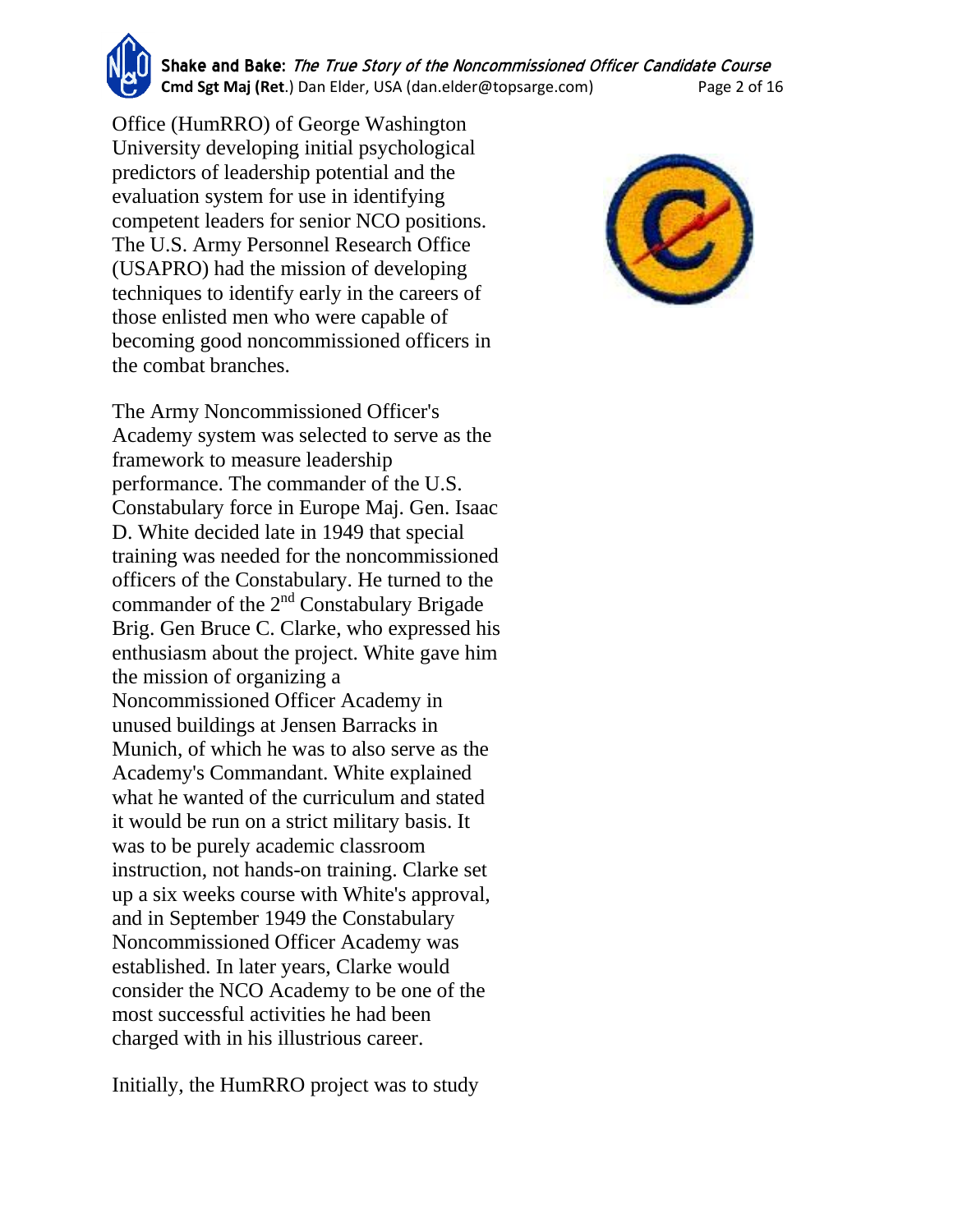**Shake and Bake:** The True Story of the Noncommissioned Officer Candidate Course **Cmd Sgt Maj (Ret**.) Dan Elder, USA (dan.elder@topsarge.com) Page 3 of 16

the effects of academy training on noncommissioned officers job performance and to study the factors that modify effects of academy training. But at the urging of the CONARC Human Research Advisory Committee, HumRRO ultimately settled on a three-phase study. According to CONARC they believed that in a future mobilization that "the need for enlisted leaders would far exceed the number available from both the active Army," and that the need for NCOs so pressing that they might be required to "appoint leaders before their ability could actually be proved on the battlefield." One of the early results of the study was the publishing of the USCONARC Pamphlet 350-24*, Guide for the Potential Noncommissioned Officer*, which was a howto guide for candidates to smooth the transition for enlisted soldiers from within the ranks to a sergeant.

In June 1961 Russia demanded the withdrawal of western forces from the German capital of Berlin and then started constructing a wall to divide the city. In the midst of those studies and field experiments the Army and the Department of Defense was faced with a possible call for mobilization as a result of the Berlin Crisis. HumRRO suggested that a two-week Leader Preparation Course (LPC) between Basic and Advanced training be instituted. The goals were to provide support to the training cadre at advanced training sites and centers, and provide these leader trainees with supervisory and human relations skills. In October, the Leader Preparation Program (LPP) was implemented at Forts Dix, Knox, Gordon, Jackson, Carson, and Ord. In 1963 a oneweek Leader Orientation Course was

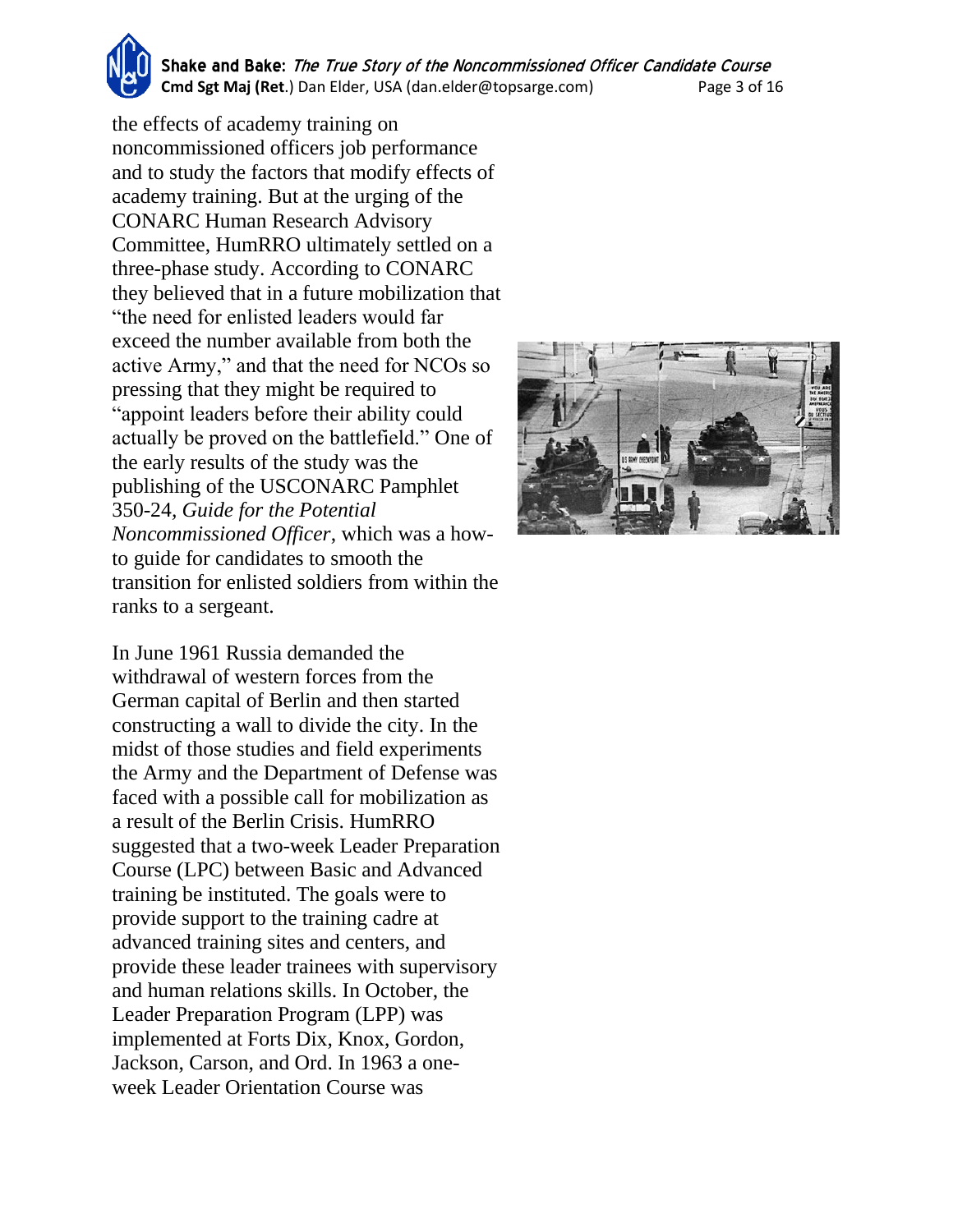**Shake and Bake:** The True Story of the Noncommissioned Officer Candidate Course **Cmd Sgt Maj (Ret**.) Dan Elder, USA (dan.elder@topsarge.com) Page 4 of 16

provided to the Women's Army Corps, to be conducted one-week before basic training. The LPP was based on a four- week LPC and consisted of training programs and observations. As to be expected for a program of this type, there was resistance from the "old soldiers." The researchers noted that at each training center they had to contact and persuade approximately 30 officers and 100 NCOs to adjust their procedures, and to convince them the system would work.

A series of pilot studies was conducted to examine the problems of junior NCO selection, prediction and evaluation of new recruits. Informal leadership training was conducted using different approaches and techniques, and by the completion of the study three experimental training systems were developed. The 1967 conclusions drawn up at the close of the10-year study were that:

> **Leadership Selection.** The candidate for leadership training should be above average on BCT (basic training) Peer Ratings and on the appropriate Aptitude Area score. Supervisors' evaluations should be used to eliminate men who are obvious misfits or to recommend men who are outstanding prospects in the opinions of the cadre despite poor aptitude scores or low Peer Ratings.

#### **Leadership Training.** The

experimental training methods led to better leadership indications on nearly all criteria, with the Leader Preparation Course system exhibiting greatest effectiveness and feasibility among various experimental and control conditions tested.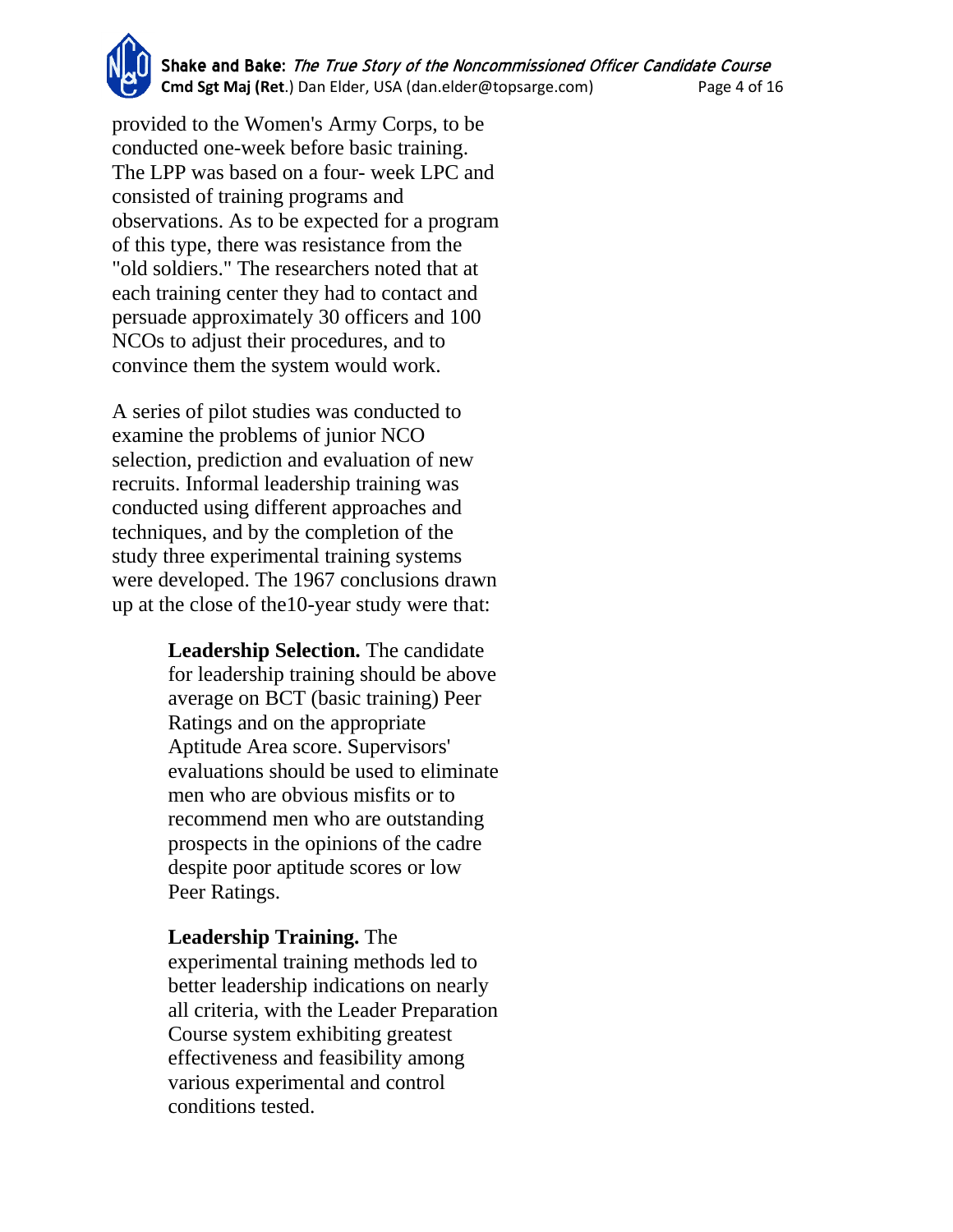**Shake and Bake:** The True Story of the Noncommissioned Officer Candidate Course **Cmd Sgt Maj (Ret**.) Dan Elder, USA (dan.elder@topsarge.com) Page 5 of 16

**Training Method.** Relatively little criterion difference was found between results from specific training methods (i.e., functional context versus traditional; high cost versus low cost). However, because the time involved in presentation of each different method varied, definitive comparisons could not be made.

The CONARC-sponsored Unit NCO project was directly influential on important changes to the way the Army trained initial entry soldiers. In 1963, Stephen Ailes, then Secretary of the Army, made a comprehensive survey of recruit training in the Army. The Ailes Report recommended establishment of schools that would offer formal instruction to trainers newly assigned to duty at Army Training Centers. The project was organized at Fort Jackson during the period 1 February-17 April 1964. CONARC developed a new concept to transfer responsibility from training committees to the platoon sergeant. Technical advisory in the development of the "Drill Sergeant" was provided by the Work Unit and the LPP served as the model for the Drill Sergeant Program and in developing the Drill Sergeant Course, first conducted at Fort Jackson.

## **The Noncommissioned Officer's Candidate Course**

*A strained voice shatters the stillness: Pass in Review. And at this moment he knows. This is command reveille. Right Turn March. It is to characterize the next 12 frustrating weeks of training.*

*- Infantry NCO Candidate Course, Class 4-69 yearbook*

As the war in Vietnam had progressed, the

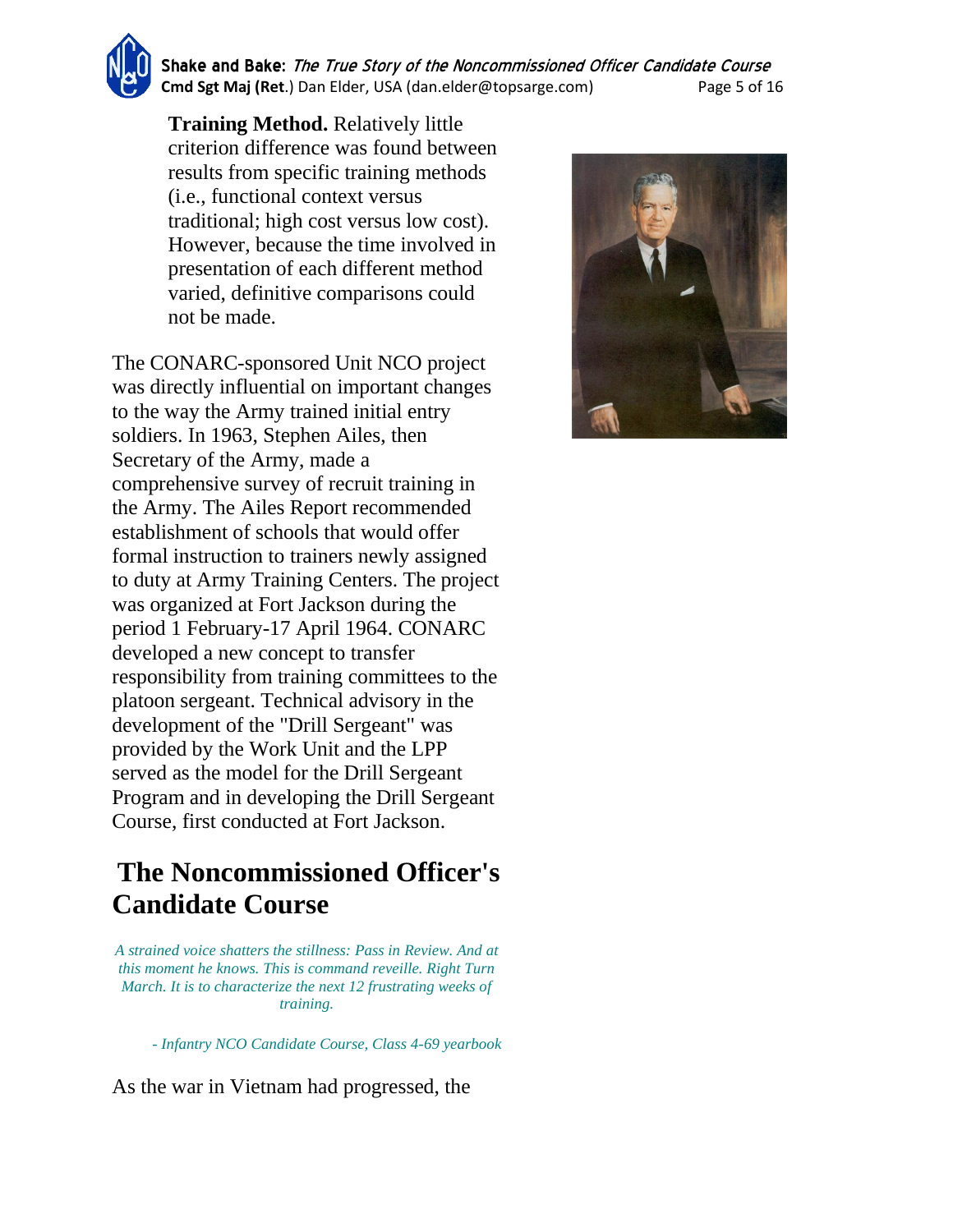**Shake and Bake:** The True Story of the Noncommissioned Officer Candidate Course **Cmd Sgt Maj (Ret**.) Dan Elder, USA (dan.elder@topsarge.com) Page 6 of 16

attrition of combat, the 12-month tour limit in Vietnam, separations of senior noncommissioned officers and the 25-month stateside stabilization policy began to take its toll on the ranks of enlisted leaders to the point of crisis. Without a call up of the reserve forces, Vietnam became the Regular Army's war, fought by junior leaders. The Army was faced with sending career noncoms back into action sooner or filling the ranks with the most senior PFC or specialist. Field commanders were challenged with understaffed vacancies at base camps, filling various key leadership positions, and providing for replacements. Older and more experienced NCOs, some World War II veterans, were strained by the physical requirements of the methods of jungle fighting. The Army was quickly running out of noncommissioned officers in the combat specialties.

In order to meet these unprecedented requirements for NCO leaders the Army developed a solution called Skilled Development Base (SDB) Program on the proven Officer Candidate Course where an enlisted man could attend basic and advanced training, and if recommended or applied for, filled out an application and attended OCS. The thought by some was that the same could be done for noncoms. If a carefully selected soldier can be given 23 weeks of intensive training that would qualify him to lead a platoon, then others can be trained to lead squads and fire teams in the same amount of time. From this seed the Noncommissioned Officers Candidate Course (NCOC) was born. Potential candidates were selected from groups of initial entry soldiers who had a security clearance of confidential, an infantry

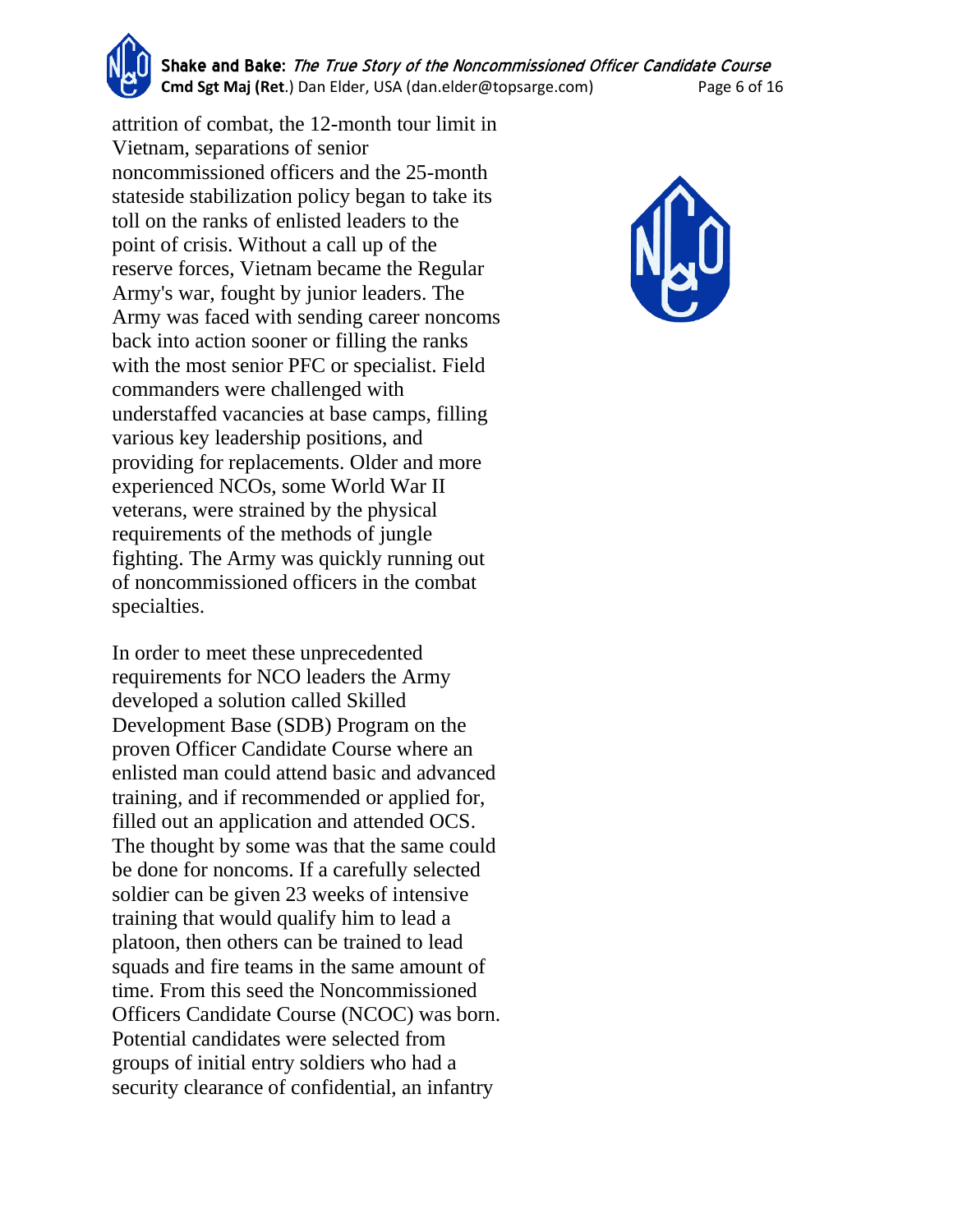**Shake and Bake:** The True Story of the Noncommissioned Officer Candidate Course **Cmd Sgt Maj (Ret**.) Dan Elder, USA (dan.elder@topsarge.com) Page 7 of 16

score of 100 or over and demonstrated leadership potential. Based on recommendations, the unit commander would select potential NCOs, but all were not volunteers. Those selected to attend NCOC were immediately made corporals and later promoted to sergeant upon graduation from phase one. The select few who graduated with honors would be promoted to staff sergeant. The outstanding graduate of the first class, Staff Sgt. Melvin C. Leverick, recalled "I think that those who graduated [from the NCOC] were much better prepared for some of the problems that would arise in Vietnam."

The NCO candidate course was designed to maximize the two-year tour of the enlisted draftee. The Army Chief of Staff Gen. Harold K. Johnson approved the concept on June 22, 1967, and on September 5 the first course at Fort Benning, GA began with Sgt. Maj. Don Wright serving as the first NCOC Commandant. By combining the amount of time it took to attend basic and advanced training, including leave and travel time, and then add a 12-month tour in Vietnam, the developers settled on a 21-22 week course. NCOC was divided into two phases. Phase I was 12 weeks of intensive, hands-on training, broken down into three basic phases. For the Infantry noncom, the course included tasks such as physical training, hand-to-hand combat, weapons, first aid, map reading, communications, and indirect fire. Vietnam veterans or Rangers taught many of the classes, but the cadre of the first course was commissioned officers. The second basic phase focused on instruction of fire team, squad and platoon tactics. Though over 300 hours of instruction was given, 80-percent was conducted in the field. The final basic

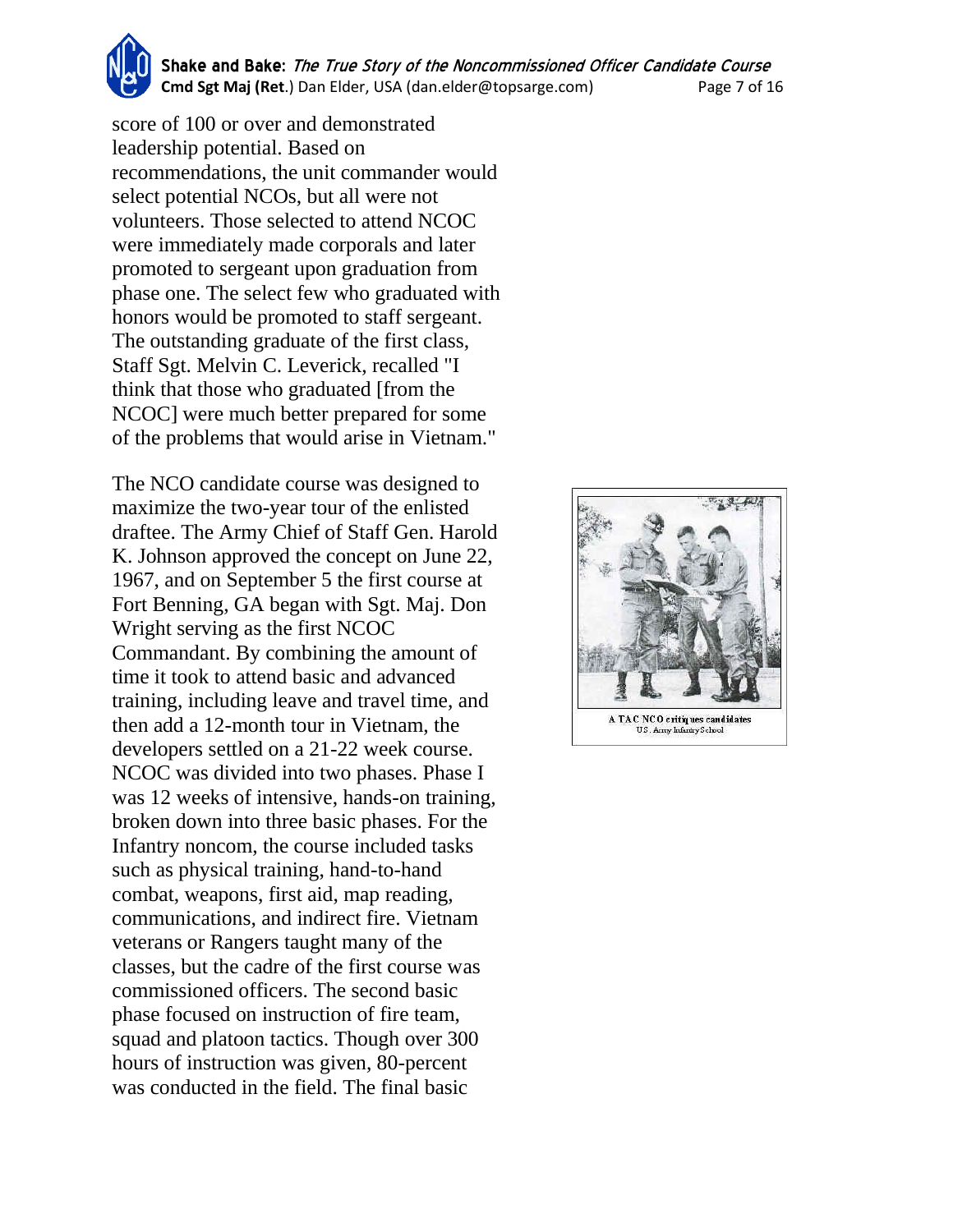**Shake and Bake:** The True Story of the Noncommissioned Officer Candidate Course **Cmd Sgt Maj (Ret**.) Dan Elder, USA (dan.elder@topsarge.com) Page 8 of 16

phase was a "dress rehearsal for Vietnam," a full week of patrols, ambush, defensive perimeters, and navigation. Twice daily the Vietnam-schooled Rangers critiqued the candidates and all training was conducted tactically.

Throughout the 12-weeks of training, leadership was instilled in all that the students would do. A student chain of command was set up and "Tactical NCOs" supervised the daily performance of the candidates. By the time the students successfully completed Phase I, they were promoted to sergeant or staff sergeant, and shipped off to conduct a 9- 10 week practical application of their leadership skills by serving as assistant leaders in a training center or unit. This gave the candidate the opportunity to gain more confidence in leading soldiers. As with many programs of its time, NCOC was originally developed to meet the needs of the combat arms. With the success of the course, it was extended to other career fields, and the program became known as the Skill Development Base Program. The Armored School began NCOC on December 5, 1967. Some schools later offered a correspondence "preparatory course" for those who anticipated attending NCOC or had not benefited from such formal military schooling.

As with the Leadership Preparation Course tested by HumRRO, the "regular" noncoms and soldiers had much resentment for the NCOC graduates, as those who took 4-6 years to earn their stripes the hard way, were immediately angered. Old-time sergeants began to use terms like "Shake 'n' Bake," Instant NCO," or "Whip-n-Chills" to identify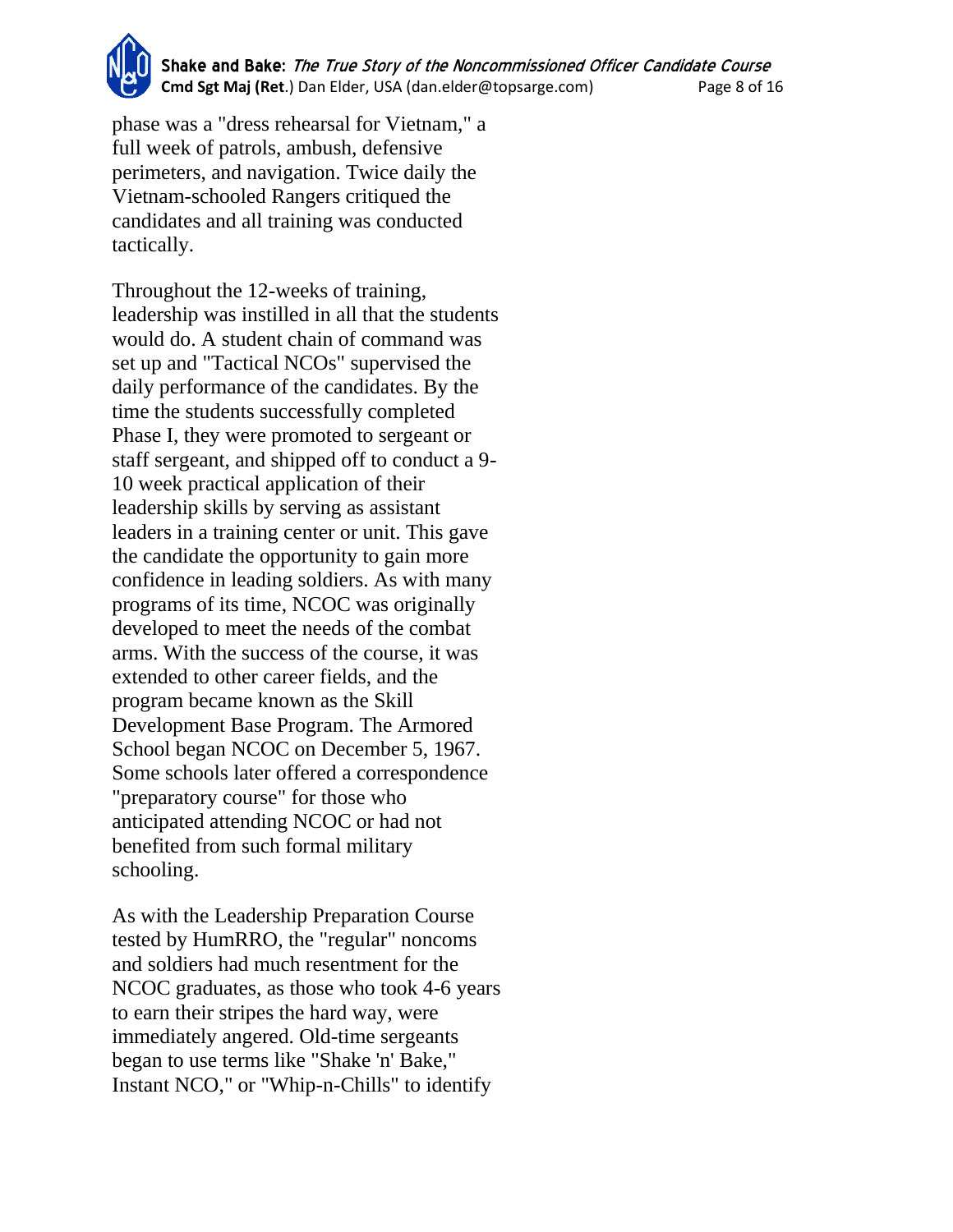**Shake and Bake:** The True Story of the Noncommissioned Officer Candidate Course **Cmd Sgt Maj (Ret**.) Dan Elder, USA (dan.elder@topsarge.com) Page 9 of 16

this new type on noncom. Many complained by voice or in writing that it took years to build a noncommissioned officer and that the program was wrong. Many feared it would affect their promotion opportunities, and one senior NCO worried that "nobody had shown them [NCOC graduates] how to keep floor buffers operational in garrison." William O. Wooldridge, serving as the recently established position of Sergeant Major of the Army stated that, "promotions given to men who complete the course will not directly affect the promotion possibilities of other deserving soldiers in Vietnam or other parts of the world." In his speech to the first graduating class Wooldridge said that, "Great things are expected from you. Besides being the first class, you are also the first group who has ever been trained this way. It has been a whole new idea in training." As Wooldridge expressed, all were not suspicious of this new way to train NCOs. After initial skepticism, outgoing battalion commander of 2d Bn, 27th Infantry Lt. Col. Winfried. G. Skelton was asked how he though NCO Candidate Course graduates performed in combat, to which he replied, "within a short time they [NCOC graduates] proved themselves completely and we were crying for more. Because of their training, they repeatedly surpassed the soldier who had risen from the ranks in combat and provided the quality of leadership at the squad and platoon level which is essential in the type of fighting we are doing."

The graduates recognized the value of their training. Young draftees attending initial training at the time knew they were destined for Vietnam. Many potential candidates were eligible for Officer Candidate School, but rejected it because they would incur an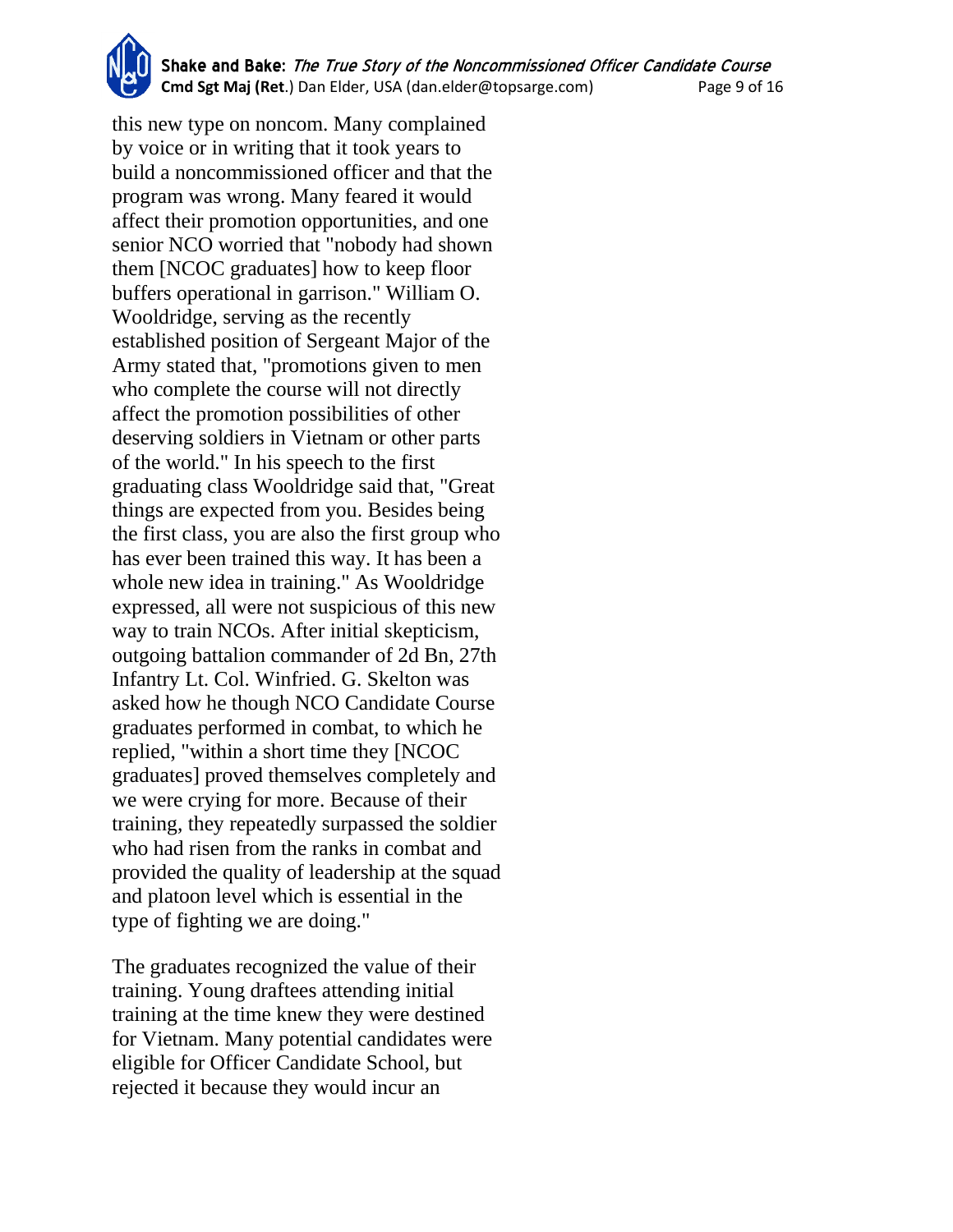**Shake and Bake:** The True Story of the Noncommissioned Officer Candidate Course **Cmd Sgt Maj (Ret**.) Dan Elder, USA (dan.elder@topsarge.com) Page 10 of 16

additional service obligation. They realized that NCOC was a method by which they could expand on their military training before entering the war. Some were exposed to the Phase II NCO Candidates serving as TAC NCOs during their initial training and felt they could do the same. Many graduates would later say that the NCO Candidate Course, taught by Vietnam veterans who experienced the war first hand, was what kept them and their soldiers alive and its lessons would go on to serve them well later in life. Many were assigned as assistant fire team leaders upon arrival in Vietnam and then rapidly advanced to squad or platoon sergeants. Most would not see their fellow classmates again, and in many cases were the senior (or only) NCO in the platoon. Some would go on to make a career of the military or later attend OCS, and four were Medal of Honor winners. In the end over 26,000 soldiers were graduates of one of the NCO Candidate Courses.

The NCOC graduate had a specific role in the Army-they were trained to do one thing in one branch in one place in the world, and that was to be a fire team leader in Vietnam. It was recognized that they were not taught how to teach drill and ceremonies, inspect a barracks, or how to conduct police call. Many rated the program by how the graduates performed in garrison, for which they had little skill. But their performance in the rice paddies and jungles as combat leaders was where they took their final tests, of which many receiving the ultimate failing grade. But educating NCOs and potential NCOs was firmly in place for the Army.

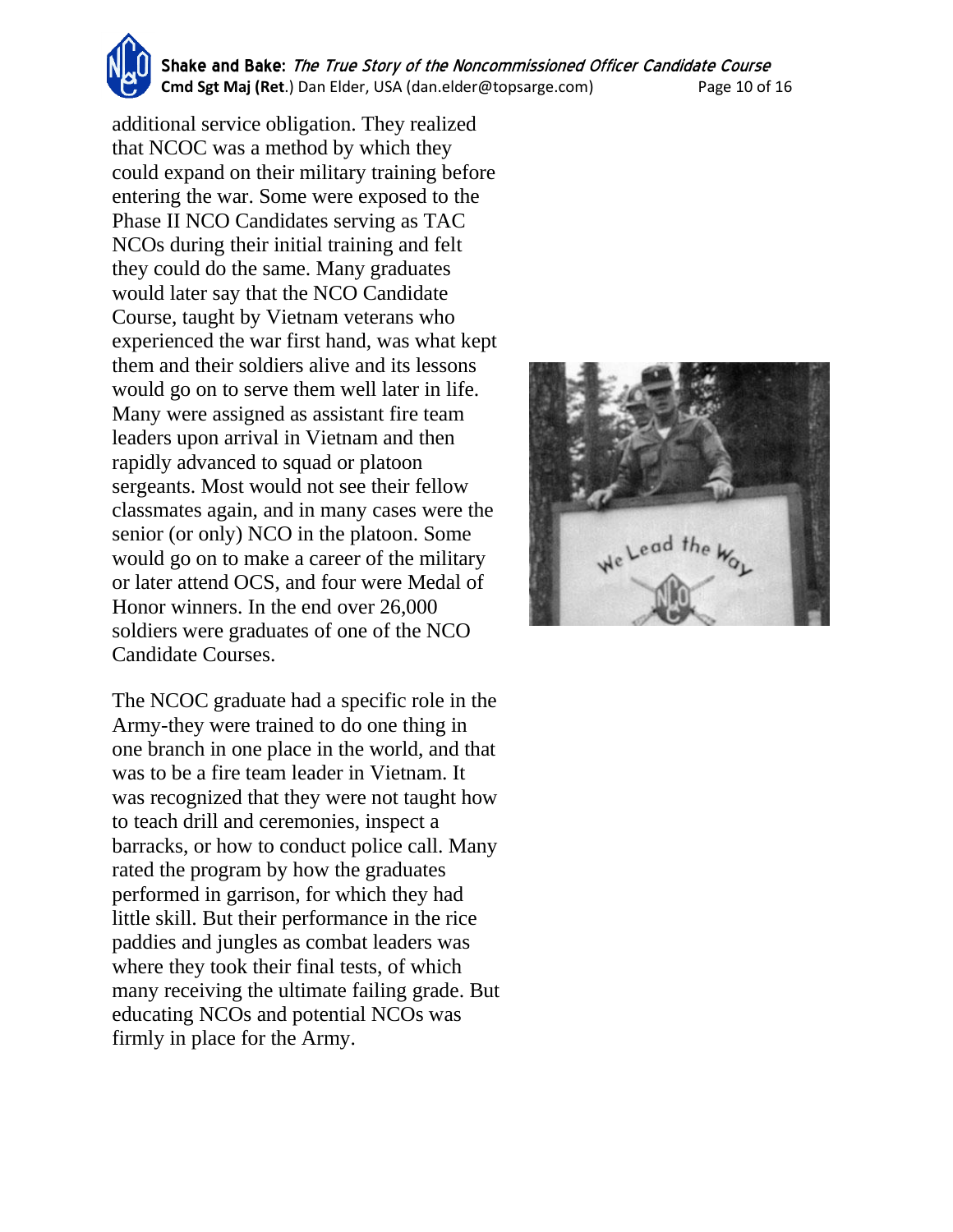**Shake and Bake:** The True Story of the Noncommissioned Officer Candidate Course **Cmd Sgt Maj (Ret**.) Dan Elder, USA (dan.elder@topsarge.com) Page 11 of 16

## **Epilogue - Project Proficiency**

*A soldier's attitude towards the Army and his motivation to do his best require the best possible management of these programs to secure decisions which make sense from the individual's viewpoint. These decisions must add up to sound career management development for him.*

*- Enlisted Grade Structure Study, July 1967*

The call was out in the Army to educate noncommissioned officers. In 1963 a council of senior NCOs at Fort Dix called for a senior NCO college, and one of the main topics was NCO education in November 1966 during SMA Wooldridge's first Command Sergeants Major Conference. The Army began to look at educating noncoms in earnest. On August 17, 1965, the Chief of Staff of the Army directed a comprehensive Enlisted Grade Structure Study. This study, which was completed in July 1967, focused on how to establish and manage a quality-based enlisted force, and dedicated a portion for "improving the vital area of training." In response, the Deputy Chief of Staff for Personnel developed a comprehensive 5-year plan to manage career enlisted soldiers which included many far reaching programs, such as career management fields, MOS reclassification, the Qualitative Management Program, and Force Renewal through NCO Educational Development.

The Project recommended formal leadership training designed to prepare selected careerenlisted personnel for progressive levels of duty, and noted it would enhance career attractiveness and the quality of the noncommissioned officer. This study recognized that "The present haphazard system of career development, as opposed to skill development, had two bad results. First,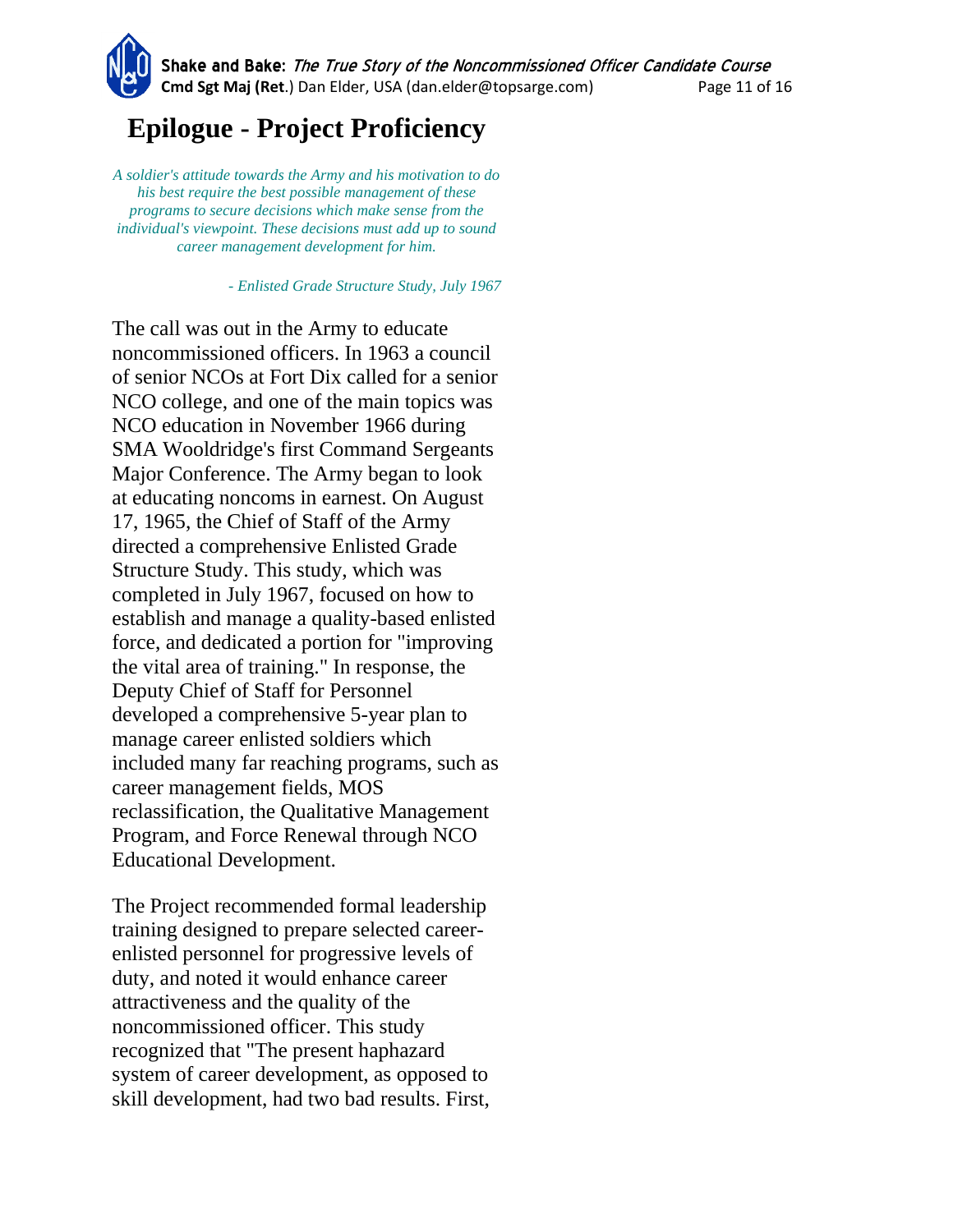**Shake and Bake:** The True Story of the Noncommissioned Officer Candidate Course **Cmd Sgt Maj (Ret**.) Dan Elder, USA (dan.elder@topsarge.com) Page 12 of 16

the image of the NCO as a professional, highly trained individual is difficult to foster; second, the Army's resource of intelligent enlisted men, anxious to develop as career soldiers, is inefficiently managed. The Army has extended great effort to ensure the selected development of its officers. Analagous [sic] effort should be spent in the development of the noncommissioned officers of the Army."

The report went on to recommend a threelevel educational program, similar to officers, outlined in the February 1969 NCO Educational Development Concept. The first of the three levels consisted of the Basic Course which was designated to produce the basic E-5 NCO. The Advanced Course was targeted to mid-grade NCOs, and the Senior Course was envisioned as a management course directed to qualifying men for senior enlisted staff positions. The Skill Development Base Program, NCOC, was selected to serve as the model for the Basic Course. Project Proficiency, to be now known as the NCO Education System (NCOES), was to become a reality.

On the 23rd of April 1970, President Richard Nixon announced to Congress that a new national objective would be set to establish an all-volunteer force and from that the Modern Volunteer Army was born. But by mid-1971 Army Chief of Staff General William Westmoreland was unhappy with the progress of the MVA and asked then retired Bruce Clarke to travel the Army and find out what could be changed to make it more attractive. On a visit to Fort Hood, Clarke arrived in time for its NCO Academy to close its doors, a repeat of the same story at other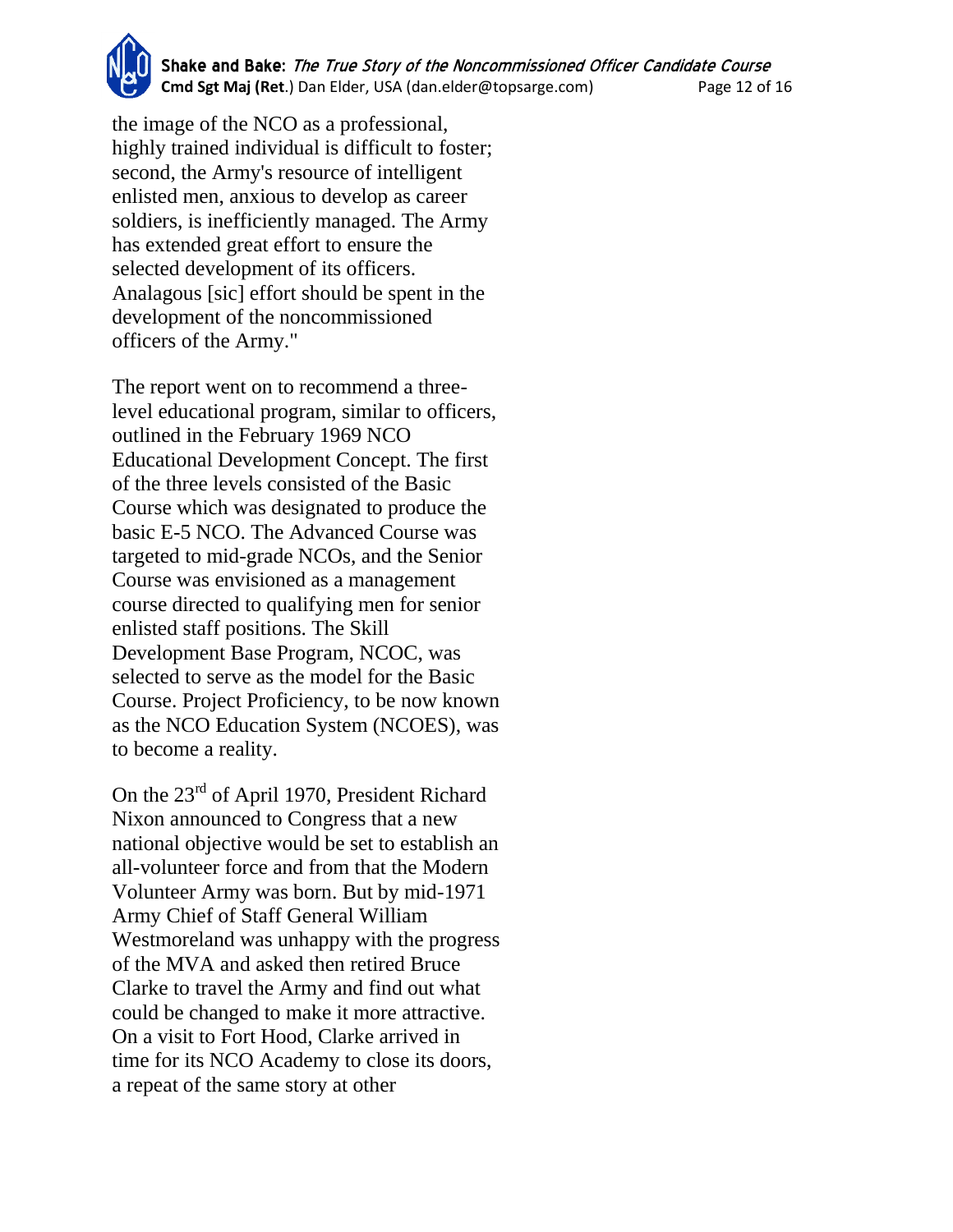**Shake and Bake:** The True Story of the Noncommissioned Officer Candidate Course **Cmd Sgt Maj (Ret**.) Dan Elder, USA (dan.elder@topsarge.com) Page 13 of 16

installations. Clarke conducted a survey and discovered that there were only four NCO Academies remaining in which to train 100,000 noncommissioned officers. In his report back to Westmoreland, Clarke lamented that "we are running an army with 95% of the NCO's untrained!" NCO academies across the nation were reopened, and Westmoreland approved the Basic and Advance noncommissioned officer courses, and by July the first Basic course pilot began.

Some of the difficulties facing the Army of 1971 included Westmoreland's concern for leadership inadequacies. He directed the CONARC Commander to form a study on leadership, and noted "the evident need for immediate attention by the chain of command to improving our leadership techniques to meet the Army's current challenges." He also directed the War College in Carlisle, Pennsylvania to determine the type of leadership that would be appropriate as the Army approached the end of the draft. While these studies were going on, the Army was continually under fire. The May 1971 release of Comptroller General's Report to Congress on the Improper Use of Enlisted Personnel noted that the Secretary of the Army should strengthen existing policies rather than introduce new programs or changes. That same month Westmoreland urged all the commanders of the major commands to grant their noncommissioned officers broader authority. In his list of 14 points he asked them to "expand NCOs education through wise counseling and by affording them the opportunity to attend NCO Academies, NCO refresher courses, and off-duty educational programs."

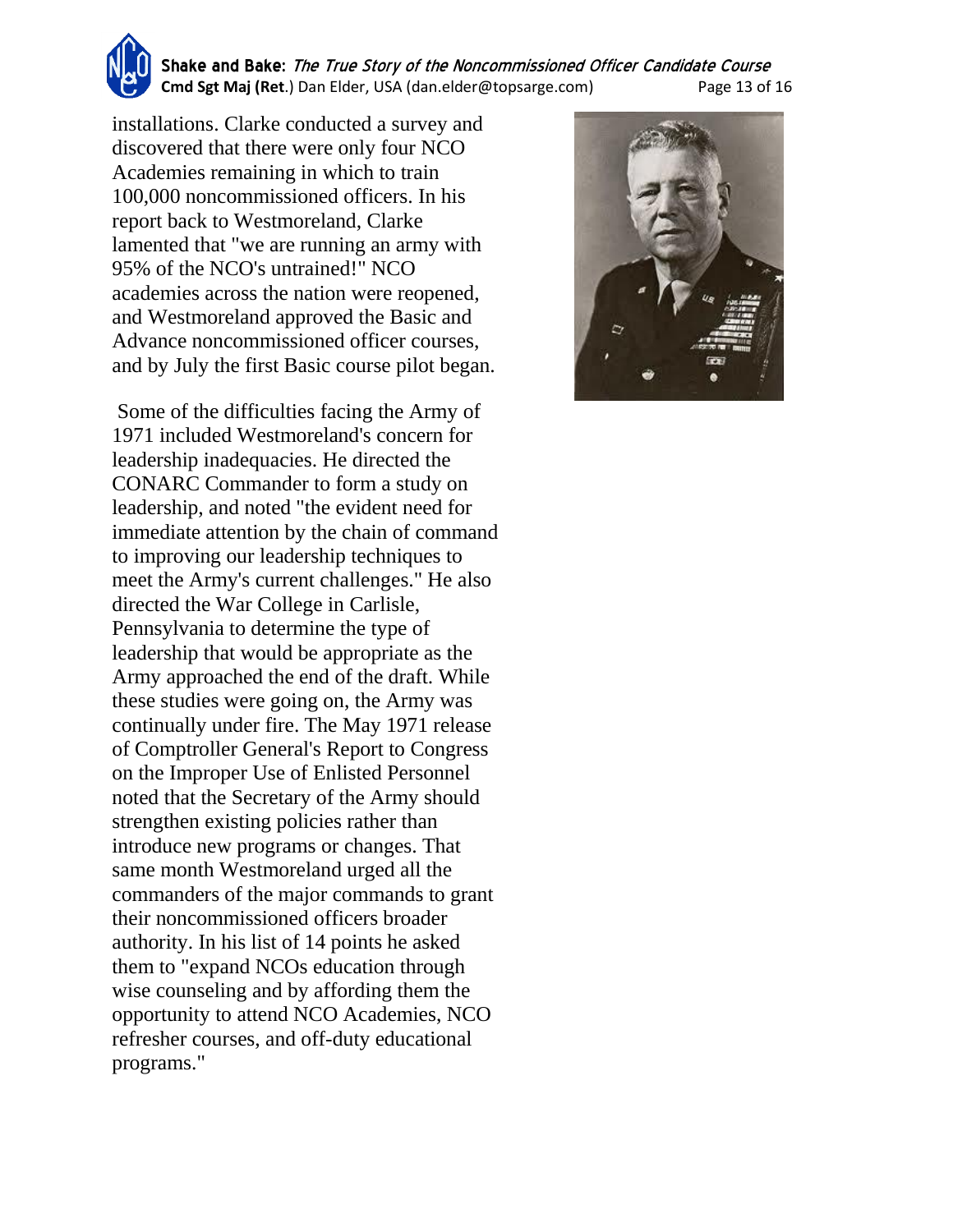## **NCOC seeds Army NCO Education System**

*The purpose of the Noncommissioned Officer Education System is to build NCO trust and confidence, to raise tactical and technical competence and to inculcate the essential values of the professional Army ethic through the corps.*

*- Col. Kenneth Simpson and CSM Oren Bevins, Commandant and CSM, Sgts. Maj. Academy, Oct 1989*

Planning for the development of an education system for enlisted leaders of the Modern Volunteer Army began in early 1969. Obviously, if the NCO could be schooltrained for the jungle, then they ought to be school-trained for the garrison, too. Westmoreland had intended to establish a senior NCO school in 1968, but CONARC commander Gen. James K. Woolnough was not enthusiastic about the plan. Woolnough believed that senior NCOs, like generals, needed no further military schooling. This was the same problem Gen. Johnson was earlier faced with while trying to establish the NCO Candidate Course when CONARC commander Gen. Paul A. Freeman and his headquarters would not accept the idea. Johnson opted to wait until Woolnough assumed command of CONARC to begin the NCO candidate program. Westmoreland would also wait until Gen. Ralph E. Haines Jr. succeeded Woolnough at CONARC for the senior NCO school.

In July of 1970, during a lull in the NCO Candidate classes at Fort Sill, they conducted the first pilot of the Noncommissioned Officer Basic Course. The NCO Education Program could only begin when NCOC Candidate Courses were completed because of scarce resources…and the first of the Army-wide courses began in May 1971. In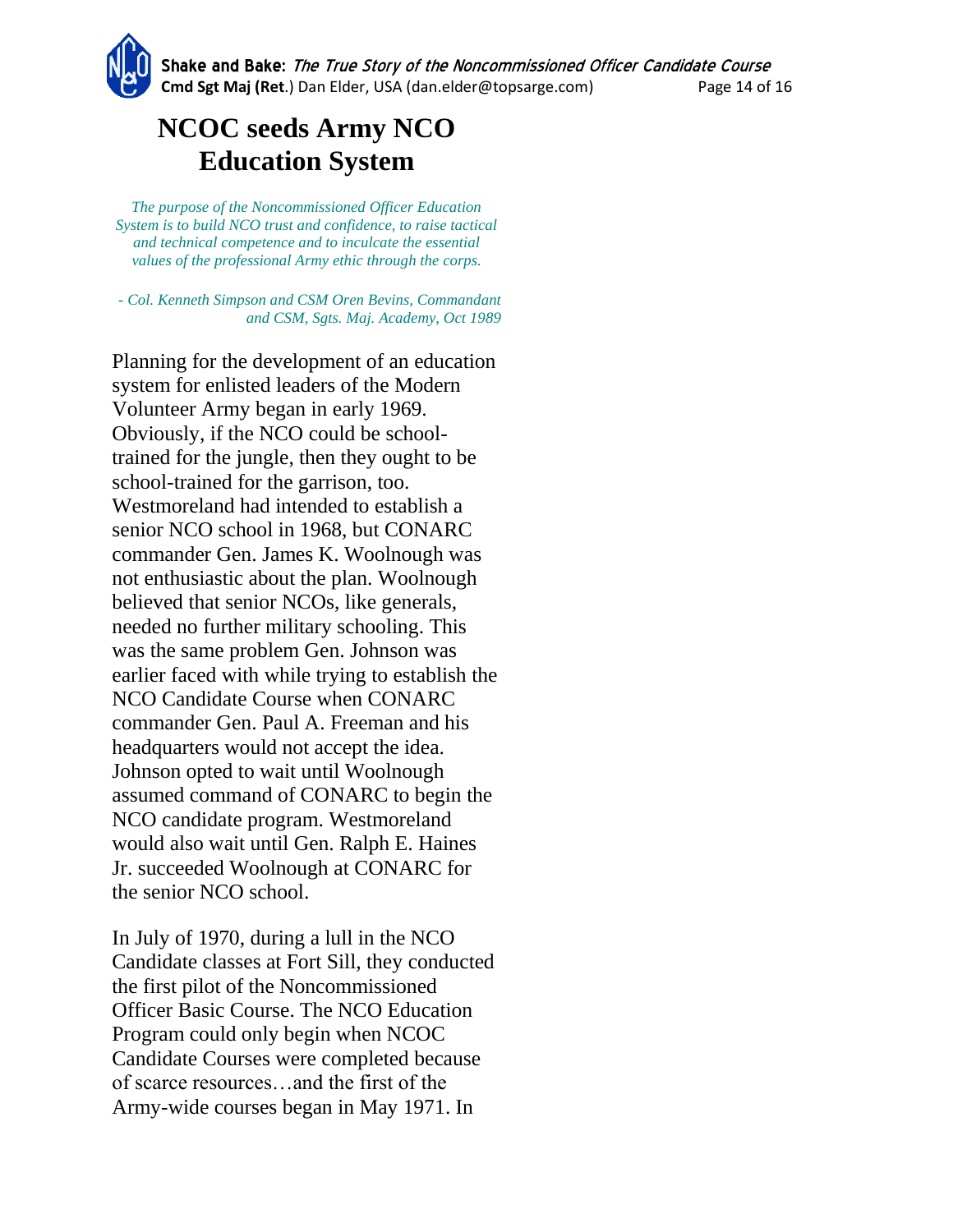**Shake and Bake:** The True Story of the Noncommissioned Officer Candidate Course **Cmd Sgt Maj (Ret**.) Dan Elder, USA (dan.elder@topsarge.com) Page 15 of 16

January of 1972 the first two Noncommissioned Officer Advance Courses began and that same year Chief of Staff Gen. Creighton Abrams approved the establishment of the Senior NCO Course, to be located at the newly established Sergeants Major Academy at an unused airfield in El Paso, Texas. The draft ended on December 31, 1972 and the Army entered 1973 prepared to rely on volunteers.

The three-tiered noncommissioned officer education system was initially developed for career soldiers, specifically for those who had re-enlisted at least once. Students would attend the courses in a temporary duty status, with the sergeants major course being a permanent change of station. NCOES was established in late 1971 and phased in across the Army. Funding was a problem, particularly with overseas soldiers and by December 1971 CONARC had to cancel 9 of 12 Basic Course classes because of poor attendance. CONARC convened a NCOES conference in October and implemented incentives including promoting the top graduates, offering promotion points to graduates and mandatory quotas by CONARC. Reserve soldiers were authorized to attend active courses, and different branches developed correspondence courses.

In January 1972 the first two advance courses started, consisting only of E-7s because the Department of the Army did not maintain the files of E-6s to screen. By 1974, forty-two courses had been established through CONARC, and in August U.S. Army Europe personnel were allowed to attend advance courses in the United States.